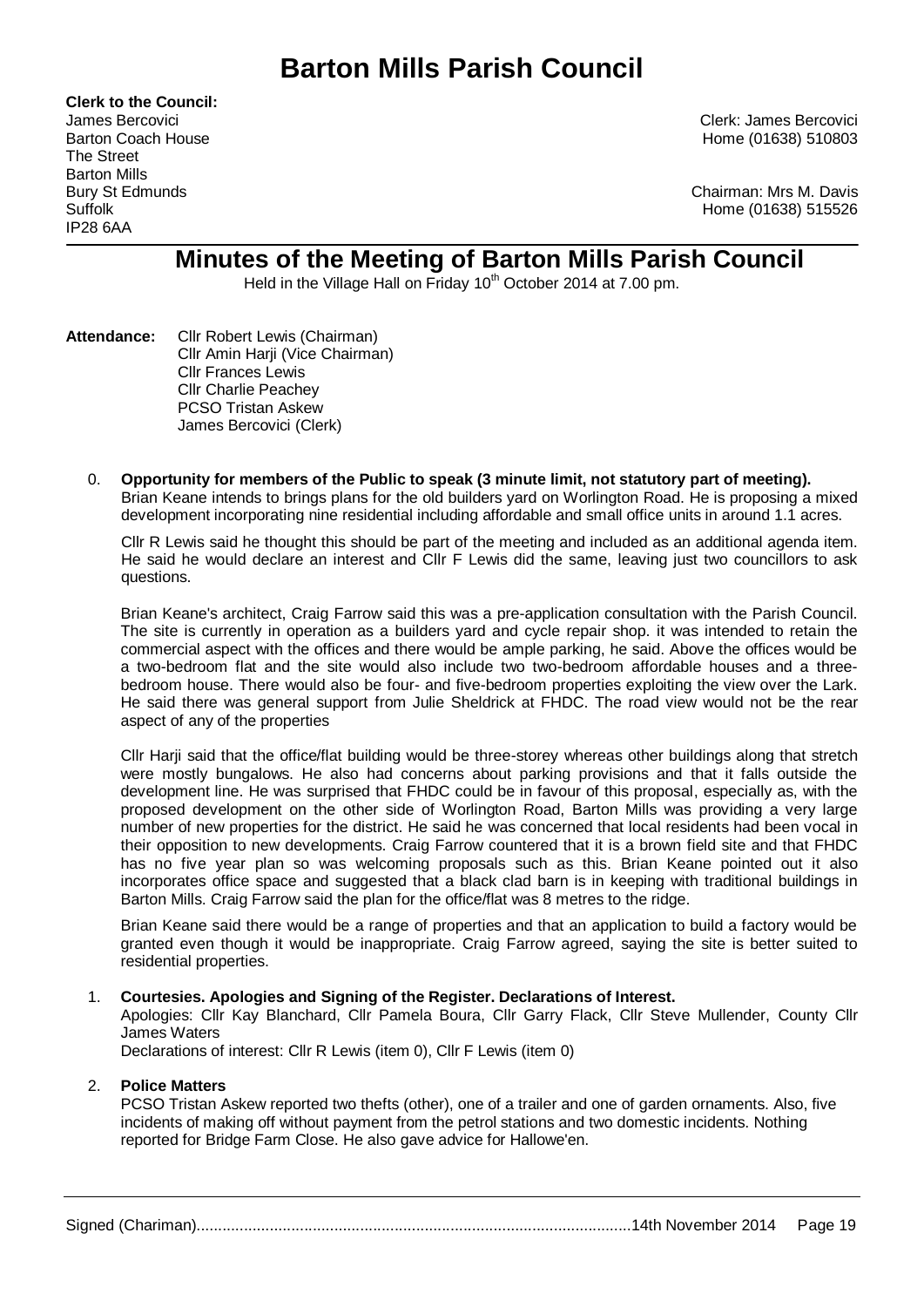### 3. **Minutes of the meeting held on 12th September 2014**

Cllr Boura had requested an amendment which was agreed. Cllr F Lewis proposed agreeing the minutes: all in favour.

#### 4. **Matters arising and pending**

a. Field and car parking. Previously, Cllr R Lewis had said only the entrance to the field remained outstanding. He reminded councillors that a low quote had been followed by two higher quotes from Mark Hayward. Cllr Flack thought it would be better to obtain the necessary three quotes and proceed; Cllr R Lewis asked if councillors would delegate this to himself, Cllr Boura and the Clerk. Cllr F Lewis proposed this course of action adding that, once quotes had been received and considered, instructions should be given to proceed with the work: all in favour.

Cllr R Lewis said that three quotes had been received with Mark hayward's quote of £1,153 the lowest. The Clerk had suggested he could approach the 100 Club for a contribution. It was suggested that he could also approach the Burrell Trust and Cllr James Waters. Cllr R Lewis proposed that, if the Clerk could obtain a grant of at least £500, reserves could be used for this work to be undertaken immediately and added back through next year's precept: all in favour (except Cllr Peachey who abstained on the grounds that he is a member of the 100 Club).

Cllr Boura said there were other issues with the field such as dead branches in the trees at the far end of the field along Grange Lane. The Clerk said he would obtain quotes. Cllr Boura said more topsoil is needed for the field; Cllr Flack said that Colin Bailey may have some available. Cllr R Lewis said he would ask Mark Hayward who has a motorised wheelbarrow. Cllr Boura and her husband had collected topsoil and filled in the remaining areas. Cllr R Lewis suggested it would be appropriate to write a letter of thanks to them in respect of this and other work they had undertaken on the village green.

Cllr Boura said Rita Wilson has complained about litter after football training. Cllr Boura agreed that she had picked up blue tape after training sessions. John Winward advises that Barton Mills FC has no control over who turns up and leaves litter. He says that Barton Mills train on a Tuesday and the pitch is cleared both then and on Saturday match days. Barton Mills players do not go up there at any other time. He says the 5-a-side goals are attracting more people from outside the village and BMFC has no control over who uses them or the mess they leave behind. He says the goals have caused more problems than benefits for BMFC in terms of litter. He says BMFC never use the 5-a-side goals.

Cllr R Lewis enquired about the cost of installing a litter bin and having it emptied regularly. The cost of purchasing a bin depends on the bin but would probably be around £185 excluding VAT. Installation would be additional to this. The weekly cost of emptying would total £145.60 excluding VAT per year. This would need to be added to the budget. Cllr R Lewis suggested, as this does not seem to be a big problem, it could be re-visited at a later date if necessary.

b. Footpath. Glyn French of Suffolk CC has advised that a boardwalk is considered to be the only real practical long term solution but it is relatively expensive and therefore dependent on funding. He has secured some funding from Quality of Life budgets, enough to complete the boardwalk (but not enough for all the desired works such as clearing vegetation and relaying the surface). He hopes the work will be able to take place in early October.

Cllr R Lewis said this work had been delayed to the half-term week. Cllr Peachey asked what type of boardwalk would be installed and asserted that the money would be better spent on solving the drainage problem and improving the footpath. Cllr R Lewis agreed and said there were ongoing emails with Suffolk Wildlife Trust but that the priority for the Parish Council was to work towards the path being usable again. He said this work would achieve that.

- c. Standing Orders. Cllr R Lewis has been unable to progress this and suggested it should be deferred to November or later as he hoped that an officer from FHDC would attend to explain the proposals for the changes to the development line.
- d. Car boot sales 2015 the meeting will take place on 13th October. Organisations have been informed.
- e. Parish Forum the next meeting is on Wednesday 22nd October at 7pm (venue to be confirmed) which Cllr Boura advised she will not be able to attend and thought Cllr R Lewis woud also be away then. The subject is planning policy so Cllr Boura asks if anybody else is able to attend. No-one was able to attend the meeting but Cllr R Lewis said it would be better to have the FHDC officer attend the Parish Council meeting in any case.